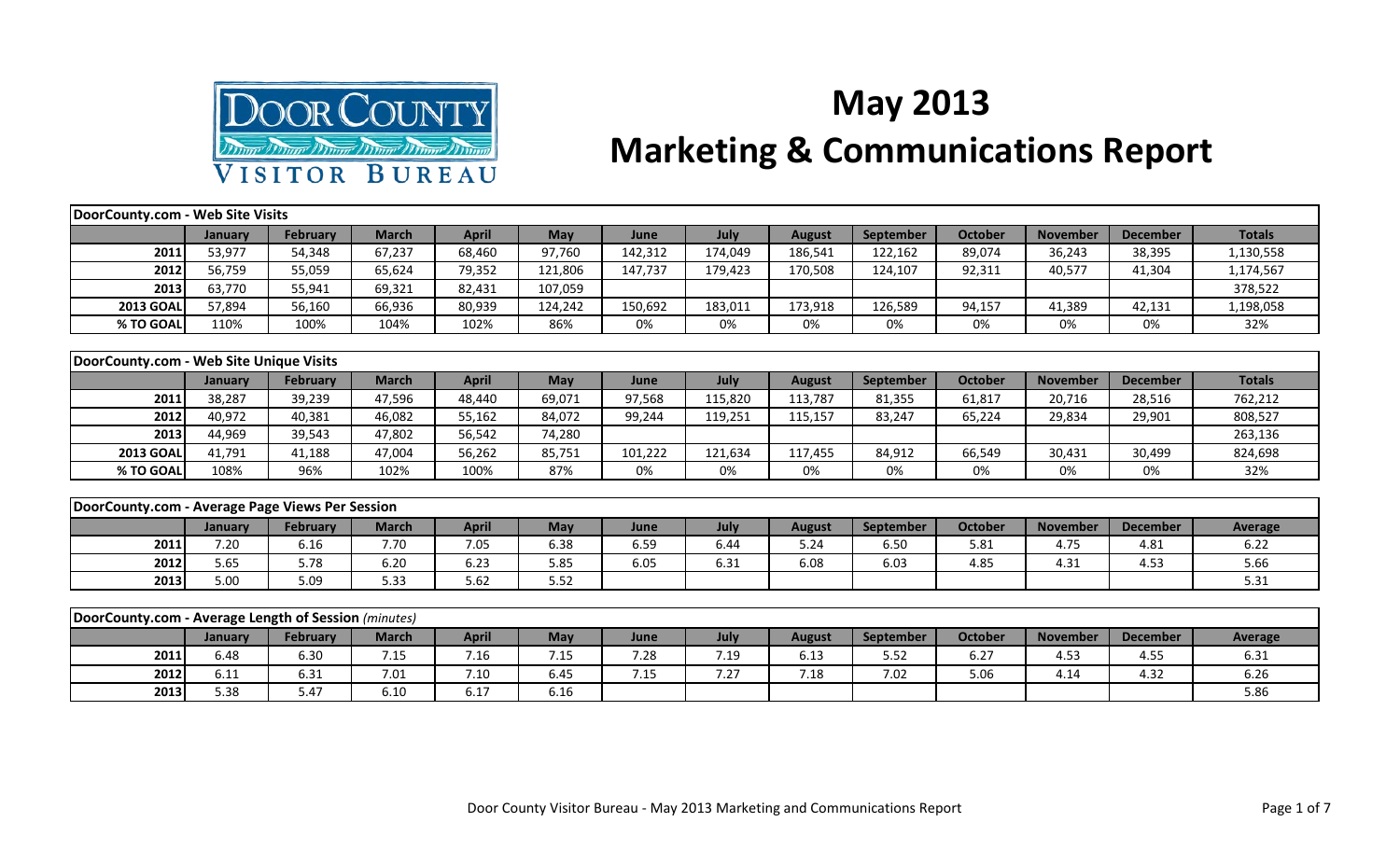| DoorCounty.com - Mobile Web Site Useage (mobile site went live in July, 2011)                                                                                                                                                                                                                                                                                                      |                                                                                                                                                                                           |                 |              |              |                   |                                                      |         |               |           |                                |                 |                 |               |  |  |
|------------------------------------------------------------------------------------------------------------------------------------------------------------------------------------------------------------------------------------------------------------------------------------------------------------------------------------------------------------------------------------|-------------------------------------------------------------------------------------------------------------------------------------------------------------------------------------------|-----------------|--------------|--------------|-------------------|------------------------------------------------------|---------|---------------|-----------|--------------------------------|-----------------|-----------------|---------------|--|--|
|                                                                                                                                                                                                                                                                                                                                                                                    | January                                                                                                                                                                                   | February        | <b>March</b> | <b>April</b> | May               | June                                                 | July    | <b>August</b> | September | <b>October</b>                 | <b>November</b> | <b>December</b> | <b>Totals</b> |  |  |
| 2011                                                                                                                                                                                                                                                                                                                                                                               | n/a                                                                                                                                                                                       | n/a             | n/a          | n/a          | n/a               | n/a                                                  | 16,092  | 16,889        | 11,716    | 9,582                          | 3,478           | 4,309           | 62,066        |  |  |
| 2012                                                                                                                                                                                                                                                                                                                                                                               | 7,014                                                                                                                                                                                     | 6,861           | 9,092        | 11,831       | 20,398            | 27,585                                               | 37,251  | 33,290        | 25,185    | 18,002                         | 8,146           | 9,681           | 214,336       |  |  |
| 2013                                                                                                                                                                                                                                                                                                                                                                               | 15,219                                                                                                                                                                                    | 13,336          | 16,952       | 19,449       | 30,015            |                                                      |         |               |           |                                |                 |                 | 94,971        |  |  |
|                                                                                                                                                                                                                                                                                                                                                                                    |                                                                                                                                                                                           |                 |              |              |                   |                                                      |         |               |           |                                |                 |                 |               |  |  |
| DoorCounty.com - Top Ten Most Requested Pages for the Month                                                                                                                                                                                                                                                                                                                        |                                                                                                                                                                                           |                 |              |              |                   |                                                      |         |               |           |                                |                 |                 |               |  |  |
| 1) Home Page                                                                                                                                                                                                                                                                                                                                                                       |                                                                                                                                                                                           |                 |              |              | 5) /where-to-dine |                                                      |         |               |           | 9) /where-to-stay/pets-allowed |                 |                 |               |  |  |
| 2) /where-to-stay                                                                                                                                                                                                                                                                                                                                                                  |                                                                                                                                                                                           |                 |              |              | 6) / events       |                                                      |         |               |           | 10) /plan-your-trip            |                 |                 |               |  |  |
| 3) /what-to-do                                                                                                                                                                                                                                                                                                                                                                     |                                                                                                                                                                                           |                 |              |              |                   | 7) /where-to-stay/hotel-motel-inn                    |         |               |           |                                |                 |                 |               |  |  |
| 4) /where-to-stay/waterfront                                                                                                                                                                                                                                                                                                                                                       |                                                                                                                                                                                           |                 |              |              |                   | 8) /plan-your-trip/interactive-map                   |         |               |           |                                |                 |                 |               |  |  |
|                                                                                                                                                                                                                                                                                                                                                                                    |                                                                                                                                                                                           |                 |              |              |                   |                                                      |         |               |           |                                |                 |                 |               |  |  |
|                                                                                                                                                                                                                                                                                                                                                                                    |                                                                                                                                                                                           |                 |              |              |                   |                                                      |         |               |           |                                |                 |                 |               |  |  |
| 1) google/organic                                                                                                                                                                                                                                                                                                                                                                  |                                                                                                                                                                                           |                 |              |              |                   |                                                      |         |               |           |                                |                 |                 |               |  |  |
| $2)$ (direct) / (none)                                                                                                                                                                                                                                                                                                                                                             |                                                                                                                                                                                           |                 |              |              | 6) google/cpc     |                                                      |         |               |           |                                |                 |                 |               |  |  |
|                                                                                                                                                                                                                                                                                                                                                                                    | <b>DoorCounty.com - Top Ten Sources</b><br>5) yahoo / organic<br>9) m.facebook.com/referral<br>10) travelwisconsin.com/referral<br>7) facebook.com/referral<br>8) doorcounty.com/referral |                 |              |              |                   |                                                      |         |               |           |                                |                 |                 |               |  |  |
| 4) bing/organic                                                                                                                                                                                                                                                                                                                                                                    |                                                                                                                                                                                           |                 |              |              |                   |                                                      |         |               |           |                                |                 |                 |               |  |  |
|                                                                                                                                                                                                                                                                                                                                                                                    |                                                                                                                                                                                           |                 |              |              |                   |                                                      |         |               |           |                                |                 |                 |               |  |  |
|                                                                                                                                                                                                                                                                                                                                                                                    |                                                                                                                                                                                           |                 |              |              |                   |                                                      |         |               |           |                                |                 |                 |               |  |  |
| 3) DoorCounty/Email<br>Social Media: Facebook<br><b>Totals</b><br>February<br><b>March</b><br><b>April</b><br>May<br>July<br>September<br>October<br><b>November</b><br><b>December</b><br><b>Impressions</b><br>June<br><b>August</b><br>January<br>2011<br>n/a<br>n/a<br>n/a<br>n/a<br>n/a<br>n/a<br>286,488<br>245,032<br>191,854<br>4,113,378<br>4,248,343<br>9,085,095<br>n/a |                                                                                                                                                                                           |                 |              |              |                   |                                                      |         |               |           |                                |                 |                 |               |  |  |
|                                                                                                                                                                                                                                                                                                                                                                                    |                                                                                                                                                                                           |                 |              |              |                   |                                                      |         |               |           |                                |                 |                 |               |  |  |
| 2012                                                                                                                                                                                                                                                                                                                                                                               | 191,394                                                                                                                                                                                   | 198,686         | 198,684      | 163,672      | 215,057           | 218,996                                              | 219,603 | 233,092       | 211,142   | 174,245                        | 825,198         | 1,156,708       | 4,006,477     |  |  |
| 2013                                                                                                                                                                                                                                                                                                                                                                               | 705,864                                                                                                                                                                                   | 438,515         | 508,267      | 913,060      | 718,887           |                                                      |         |               |           |                                |                 |                 | 3,284,593     |  |  |
| <b>Post Views</b>                                                                                                                                                                                                                                                                                                                                                                  | <b>January</b>                                                                                                                                                                            | <b>February</b> | <b>March</b> | <b>April</b> | <b>May</b>        | June                                                 | July    | <b>August</b> | September | <b>October</b>                 | <b>November</b> | <b>December</b> | <b>Totals</b> |  |  |
| 2011                                                                                                                                                                                                                                                                                                                                                                               | 199,521                                                                                                                                                                                   | 193,298         | 178,586      | 114,181      | 163,650           | 219,700                                              | 168,839 | 172,648       | 45,020    | 40,769                         | 1,089,150       | 960,516         | 3,545,878     |  |  |
| 2012                                                                                                                                                                                                                                                                                                                                                                               | 42,566                                                                                                                                                                                    | 44,999          | 52,921       | 46,245       | 41,652            | 47,465                                               | 61,081  | 75,506        | 63,265    | 45,846                         | 213,729         | 324,232         | 1,059,507     |  |  |
| 2013                                                                                                                                                                                                                                                                                                                                                                               | 201,757                                                                                                                                                                                   | 153,573         | 235,988      | 421,933      | 397,823           |                                                      |         |               |           |                                |                 |                 | 1,411,074     |  |  |
| <b>Page Views</b>                                                                                                                                                                                                                                                                                                                                                                  | <b>January</b>                                                                                                                                                                            | <b>February</b> | <b>March</b> | <b>April</b> | May               | June                                                 | July    | <b>August</b> | September | <b>October</b>                 | <b>November</b> | <b>December</b> | <b>Totals</b> |  |  |
| 2011                                                                                                                                                                                                                                                                                                                                                                               | 763                                                                                                                                                                                       | 1,430           | 1,627        | 827          | 1,035             | n/a                                                  | 730     | 4,761         | 2,823     | 2,155                          | 2,640           | 1,403           | 20,194        |  |  |
| 2012                                                                                                                                                                                                                                                                                                                                                                               | 2,485                                                                                                                                                                                     | 3,072           | 2,377        | 1,735        | 2,383             | 2,542                                                | 1,382   | 1,227         | 1,222     | 2,312                          | 3,948           | 2,432           | 27,117        |  |  |
| 2013                                                                                                                                                                                                                                                                                                                                                                               | 3,372                                                                                                                                                                                     | 2,134           | 3,474        | 8,976        | 5,164             |                                                      |         |               |           |                                |                 |                 | 23,120        |  |  |
| 'Talking about this"                                                                                                                                                                                                                                                                                                                                                               | <b>January</b>                                                                                                                                                                            | <b>February</b> | <b>March</b> | <b>April</b> | May               | June                                                 | July    | <b>August</b> | September | October                        | <b>November</b> | <b>December</b> | <b>Totals</b> |  |  |
| 2011                                                                                                                                                                                                                                                                                                                                                                               | n/a                                                                                                                                                                                       | n/a             | n/a          | n/a          | n/a               | n/a                                                  | 111     | 1,370         | 802       | 481                            | 1,121           | 417             | 4,302         |  |  |
| 2012                                                                                                                                                                                                                                                                                                                                                                               | 1,228                                                                                                                                                                                     | 848             | 617          | 400          | 736               | 694                                                  | 656     | 1,612         | 2,187     | 2,575                          | 8,622           | 6,402           | 26,577        |  |  |
|                                                                                                                                                                                                                                                                                                                                                                                    |                                                                                                                                                                                           |                 |              |              |                   |                                                      |         |               |           |                                |                 |                 |               |  |  |
| 2013                                                                                                                                                                                                                                                                                                                                                                               | 10,392                                                                                                                                                                                    | 7,919           | 8,284        | 9,445        | 10,709            | (July 2011 "Talking about this" Data from 7/19-7/31) |         |               |           |                                |                 |                 | 46,749        |  |  |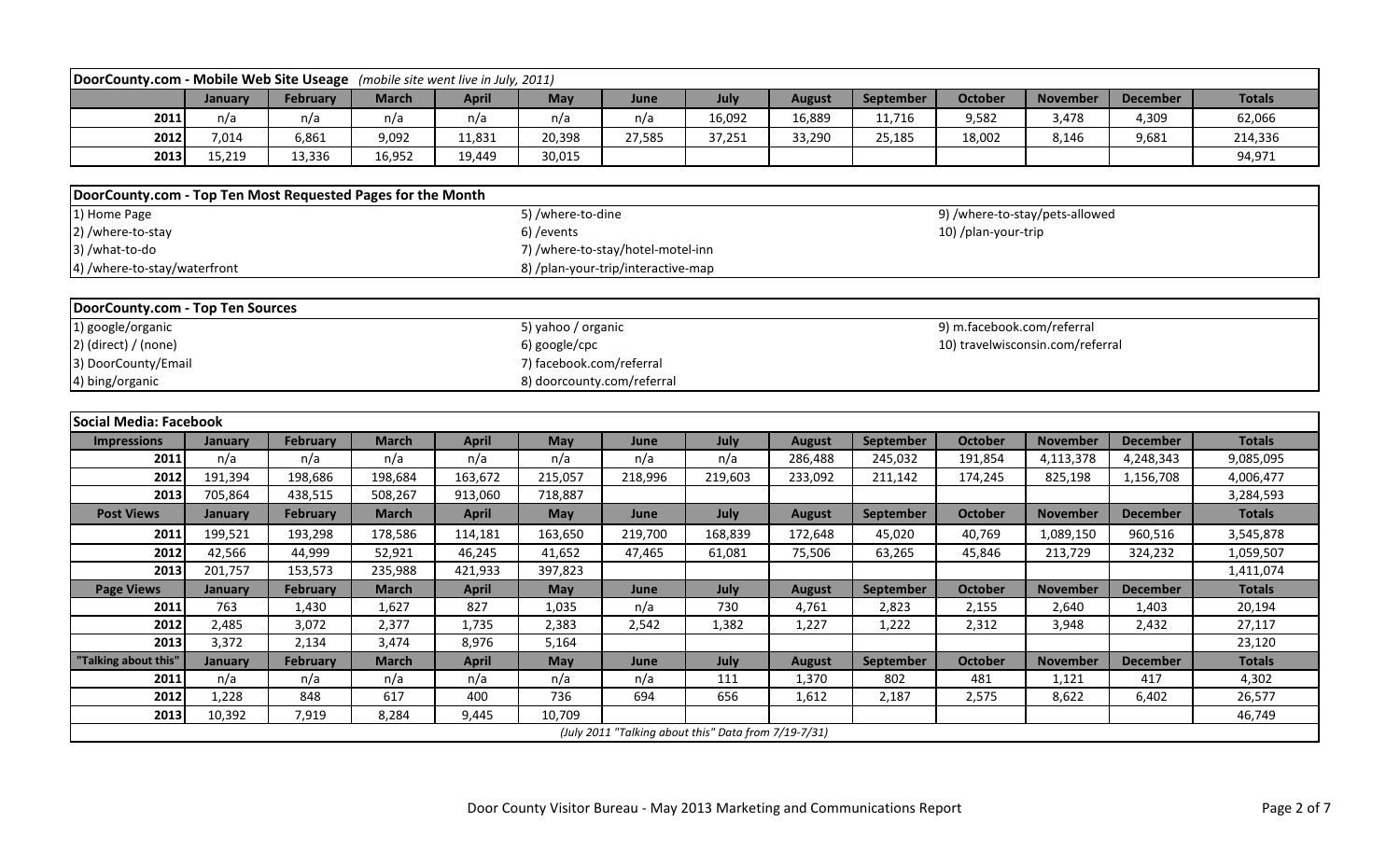| Social Media: Twitter Followers                                      |                    |                                                                                        |                    |              |                    |         |         |               |                  |                             |                 |                 |                        |
|----------------------------------------------------------------------|--------------------|----------------------------------------------------------------------------------------|--------------------|--------------|--------------------|---------|---------|---------------|------------------|-----------------------------|-----------------|-----------------|------------------------|
|                                                                      | January            | <b>February</b>                                                                        | <b>March</b>       | <b>April</b> | May                | June    | July    | <b>August</b> | <b>September</b> | <b>October</b>              | <b>November</b> | <b>December</b> | <b>Annual % Growth</b> |
| 2011                                                                 | 785                | 825                                                                                    | 813                | 901          | 955                | 1,002   | 1,034   | 1,094         | 1,123            | 1,207                       | 1,238           | 1,271           | 62%                    |
| 2012                                                                 | 1,352              | 1,392                                                                                  | 1,430              | 1,427        | 1,514              | 1,559   | 1,625   | 1,668         | 1,702            | 1,764                       | 1,795           | 1,833           | 36%                    |
| 2013                                                                 | 1,833              | 1,975                                                                                  | 2,032              | 2,109        | 2,187              |         |         |               |                  |                             |                 |                 |                        |
|                                                                      |                    |                                                                                        |                    |              |                    |         |         |               |                  |                             |                 |                 |                        |
| Social Media: Blog Page Views                                        |                    |                                                                                        |                    |              |                    |         |         |               |                  |                             |                 |                 |                        |
|                                                                      | January            | <b>February</b>                                                                        | <b>March</b>       | <b>April</b> | May                | June    | July    | <b>August</b> | September        | <b>October</b>              | <b>November</b> | <b>December</b> | <b>Totals</b>          |
| 2011                                                                 | 290                | 139                                                                                    | 184                | 98           | 373                | 777     | 1,044   | 1,177         | 1,146            | 775                         | 466             | 630             | 7,099                  |
| 2012                                                                 | 831                | 816                                                                                    | 584                | 495          | 673                | 788     | 1,143   | 1,003         | 619              | 632                         | 358             | 336             | 8,278                  |
| 2012                                                                 | $337*$             | 1,107                                                                                  | 2,238              | 3,359        | 3,788              |         |         |               |                  |                             |                 |                 | 10,829                 |
|                                                                      |                    | *In February 2013 the Insider Expert blog views replaced the former staff blog numbers |                    |              |                    |         |         |               |                  |                             |                 |                 |                        |
|                                                                      |                    |                                                                                        |                    |              |                    |         |         |               |                  |                             |                 |                 |                        |
| <b>Explore The Door Video Travel Show Activity (views/downloads)</b> |                    |                                                                                        |                    |              |                    |         |         |               |                  |                             |                 |                 |                        |
|                                                                      | January            | February                                                                               | <b>March</b>       | <b>April</b> | May                | June    | July    | <b>August</b> | September        | <b>October</b>              | <b>November</b> | <b>December</b> | <b>Totals</b>          |
| 2011                                                                 | 7,042              | 5,958                                                                                  | 7,755              | 8,587        | 10,468             | 18,005  | 21,511  | 18,525        | 12,014           | 9,532                       | 4,558           | 5,460           | 129,415                |
| 2012                                                                 | 6,558              | 5,606                                                                                  | 7,296              | 7,315        | 10,554             | 13,237  | 17,945  | 13,338        | 9,224            | 7,172                       | 4,293           | 4,180           | 106,718                |
| 2013                                                                 | 6,334              | 5,378                                                                                  | 6,134              | 5,397        | 6,601              |         |         |               |                  |                             |                 |                 | 29,844                 |
|                                                                      |                    |                                                                                        |                    |              |                    |         |         |               |                  |                             |                 |                 |                        |
| <b>Pay-Per-Click Results</b>                                         |                    |                                                                                        |                    |              |                    |         |         |               |                  |                             |                 |                 |                        |
|                                                                      | January            | <b>February</b>                                                                        | <b>March</b>       | <b>April</b> | May                | June    | July    | <b>August</b> | September        | <b>October</b>              | <b>November</b> | <b>December</b> | <b>Totals</b>          |
| 2011                                                                 | 4,504              | 4,443                                                                                  | 4,606              | 7,998        | 8,431              | 8,513   | 8,139   | 8,194         | 8,254            | 7,125                       | 4,954           | 5,423           | 80,584                 |
| 2012                                                                 |                    | 2012 program started in April                                                          |                    | 4,419        | 5,573              | 6,411   | 6,453   | 4,845         | 5,718            | 4,906                       | 3,321           | 3,882           | 45,528                 |
|                                                                      |                    | 2013 2013 Program started in March                                                     | 3,222              | 3,797        | 5,110              |         |         |               |                  |                             |                 |                 | 12,129                 |
| Door County E-Newsletter - Number of E-Mails Sent                    |                    |                                                                                        |                    |              |                    |         |         |               |                  |                             |                 |                 |                        |
|                                                                      | January            | <b>February</b>                                                                        | <b>March</b>       | <b>April</b> | May                | June    | July    | <b>August</b> | September        | <b>October</b>              | <b>November</b> | <b>December</b> | <b>Totals</b>          |
| 2011                                                                 | 515,962            | 595,083                                                                                | 510,210            | 504,288      | 583,245            | 493,554 | 485,410 | 477,504       | 463,342          | 461,517                     | 0               | 450,877         | 5,540,992              |
| 2012                                                                 |                    |                                                                                        |                    |              |                    |         |         |               |                  |                             |                 |                 |                        |
| 2013                                                                 | 437,876<br>326,396 | 429,892                                                                                | 422,016<br>319,699 | 416,363      | 423,591<br>332,534 | 431,349 | 429,697 | 424,671       | 216,240*         | 411,531                     | 195,130         | 330,394         | 4,568,750              |
|                                                                      |                    | 321,595                                                                                |                    | 308,619      |                    |         |         |               |                  | *Remail happened in October |                 |                 | 1,608,843              |
|                                                                      |                    |                                                                                        |                    |              |                    |         |         |               |                  |                             |                 |                 |                        |
| Door County E-Newsletter - Open Rates                                |                    |                                                                                        |                    |              |                    |         |         |               |                  |                             |                 |                 |                        |
|                                                                      | January            | <b>February</b>                                                                        | <b>March</b>       | <b>April</b> | May                | June    | July    | <b>August</b> | September        | <b>October</b>              | <b>November</b> | <b>December</b> | Average                |
| 2011                                                                 | 14.52%             | 9.00%                                                                                  | 13.16%             | 12.08%       | 11.00%             | 14.35%  | 15.72%  | 17.13%        | 15.00%           | 12.68%                      | 0.00%           | 12.90%          | 12.30%                 |
| 2012                                                                 | 16.67%             | 12.70%                                                                                 | 14.10%             | 17.20%       | 19.90%             | 13.30%  | 15.40%  | 17.20%        | 17.90%           | 16.90%                      | 15.80%          | 15.50%          | 16.05%                 |
| 2013                                                                 | 19.90%             | 20.60%                                                                                 | 20.00%             | 21.10%       | 25.20%             |         |         |               |                  |                             |                 |                 | 21.36%                 |
|                                                                      |                    |                                                                                        |                    |              |                    |         |         |               |                  |                             |                 |                 |                        |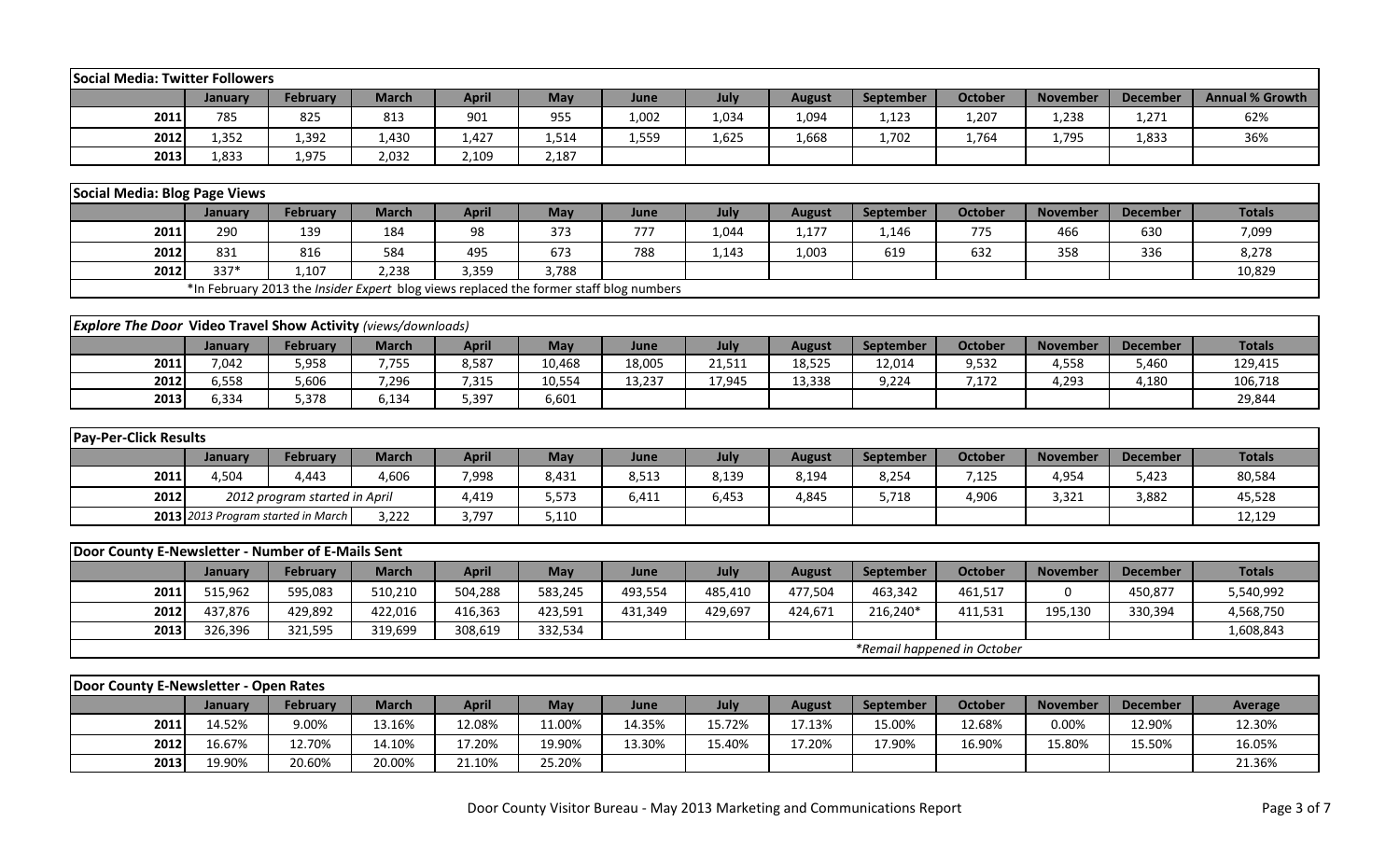| Door County E-Newsletter - Click Thru's |         |                 |              |       |            |       |       |               |                  |                |                 |                 |         |
|-----------------------------------------|---------|-----------------|--------------|-------|------------|-------|-------|---------------|------------------|----------------|-----------------|-----------------|---------|
|                                         | Januarv | <b>February</b> | <b>March</b> | April | <b>May</b> | June  | July  | <b>August</b> | <b>September</b> | <b>October</b> | <b>November</b> | <b>December</b> | Average |
| 2011                                    | 3.55%   | 15.20%          | 3.19%        | 4.31% | 18.00%     | 2.94% | 3.82% | 3.73%         | 3.15%            | 2.48%          | 0.00%           | 2.16%           | 5.21%   |
| 2012                                    | 3.86%   | 2.80%           | 2.00%        | 2.10% | 2.80%      | 1.60% | 2.10% | 1.70%         | 2.30%            | 1.70%          | 2.00%           | 1.30%           | 2.19%   |
| 2013                                    | 2.80%   | 2.70%           | 2.70%        | 3.00% | 4.20%      |       |       |               |                  |                |                 |                 | 3.08%   |

| <b>Advertising - Programs &amp; Campaigns</b> |                           |                 |                              |              |                                                  |                                    |       |               |           |                                                                         |                  |          |  |
|-----------------------------------------------|---------------------------|-----------------|------------------------------|--------------|--------------------------------------------------|------------------------------------|-------|---------------|-----------|-------------------------------------------------------------------------|------------------|----------|--|
|                                               | <b>January</b>            | <b>February</b> | March                        | <b>April</b> | Mav                                              | June                               | July  | <b>August</b> | September | October                                                                 | <b>November</b>  | December |  |
|                                               | $2011$ Image/NOR          | <b>NOR</b>      |                              |              | NOR/Image   Image/FOB*   Image/FOB*   Image/LGBT |                                    | Image |               |           | Image/SDSDC Image/SDSDC Image/SDSDC                                     | HHN <sup>*</sup> | Image    |  |
|                                               | $2012$ Image/NOR          | <b>NOR</b>      | Image                        |              | Image/FOB*   Image/FOB*   Image/LGBT             |                                    |       |               |           | Image/LGBT   Image/LGBT  Im/LGBT/SDSD   Image/SDSD  Im/HHN/LGBT         |                  |          |  |
|                                               | $2013$ Image/LGBT         | <b>NOR</b>      |                              |              | Image/LGBT   Image/LGBT   Image/LGBT             |                                    |       |               |           |                                                                         |                  |          |  |
|                                               | *SOB = Season of Blossoms |                 | **KSD = Kingdom So Delicious |              |                                                  | ***HHN = Holidays and Holly Nights |       |               |           | **** NOR = Nature of Romance *****SDSDC = So Delicious. So Door County. |                  |          |  |

| <b>Advertising - Gross Impressions</b> |                |                 |         |           |           |           |            |            |                  |           |                 |                 |              |
|----------------------------------------|----------------|-----------------|---------|-----------|-----------|-----------|------------|------------|------------------|-----------|-----------------|-----------------|--------------|
|                                        | <b>January</b> | <b>February</b> | March   | April     | May       | June      | July       | August     | <b>September</b> | October   | <b>November</b> | <b>December</b> | <b>Total</b> |
| 2011                                   | ,266,927       | 1,646,702       | 457,746 | 2,599,887 | 2,968,615 | 5,147,328 | 3,936,575  | 15,763,868 | 4,112,438        | 5,509,009 | 4,133,881       | 4,422,281       | 51,965,257   |
| 2012                                   | 603,196        | 322.727         | 7,058   | 922,717   | 6,653,500 | 7,246,016 | 12,858,131 | 2,690,628  | 1,982,372        | 501,418   | ,648,347        | 85              | 35,436,195   |
| 2013                                   | 106,273        | 480,182         | 123,101 | 124,644   | 4,759,128 |           |            |            |                  |           |                 |                 | 5,593,328    |

| Advertising - Media Placed 2013 |                |          |         |              |            |      |      |               |                  |         |          |                 |              |
|---------------------------------|----------------|----------|---------|--------------|------------|------|------|---------------|------------------|---------|----------|-----------------|--------------|
|                                 | <b>January</b> | February | March   | <b>April</b> | <b>May</b> | June | July | <b>August</b> | <b>September</b> | October | November | <b>December</b> | <b>Total</b> |
| <b>Total Paid</b>               | \$868          | \$838    | 2,926خ  | \$2,926      | \$110,148  |      |      |               |                  |         |          |                 | \$117,706    |
| <b>Co-Op Dollars</b>            | \$868          | \$838    | \$838   | \$838        | \$19,590   |      |      |               |                  |         |          |                 | \$22,972     |
| <b>Barter Dollars</b>           | \$2,312        | \$3,690  | \$3,312 | \$2,312      | \$66,924   |      |      |               |                  |         |          |                 | \$78,550     |
| <b>Unpaid Dollars</b>           | \$0            | \$0      | \$0     | \$0          | \$0        |      |      |               |                  |         |          |                 | \$0          |

| <b>Media Marketing Program - Impressions</b> |                 |           |              |              |            |           |            |               |            |           |                 |                 |               |
|----------------------------------------------|-----------------|-----------|--------------|--------------|------------|-----------|------------|---------------|------------|-----------|-----------------|-----------------|---------------|
|                                              | <b>January</b>  | February  | <b>March</b> | <b>April</b> | May        | June      | July       | <b>August</b> | September  | October   | <b>November</b> | <b>December</b> | <b>Totals</b> |
| 2011                                         | 1,187,039       | 647,731   | 531,435      | 1,478,634    | 257,400    | 301,217   | 18,973,348 | 9,517,655     | 15,249,379 | 1,327,037 | 4,659,189       | 606,261         | 54,736,325    |
|                                              | 2012 23,227,492 | 850,742   | 17,200,525   | 10,142,348   | 13,876,785 | 3,979,061 | 1,379,279  | 1,762,561     | 8,028,122  | 3,258,160 | 968,968         | 9,884,333       | 94,558,376    |
| 2013                                         | 1,670,178       | 8,638,771 | 10,208,354   | 1,933,183    | 1,028,329  |           |            |               |            |           |                 |                 | 23,478,815    |
| <b>2013 GOAL</b>                             | 4.195.874       | 468,431   | 3,666,928    | 3,931,077    | 4,782,243  | 852.706   | 13,383,052 | 3,478,312     | 5,437,680  | 3,465,164 | 2,291,450       | 3,785,881       | 49,738,798    |
| % TO GOAL                                    | 40%             | 1844%     | 278%         | 49%          | 22%        | 0%        | 0%         | 0%            | 0%         | 0%        | 0%              | 0%              | 47%           |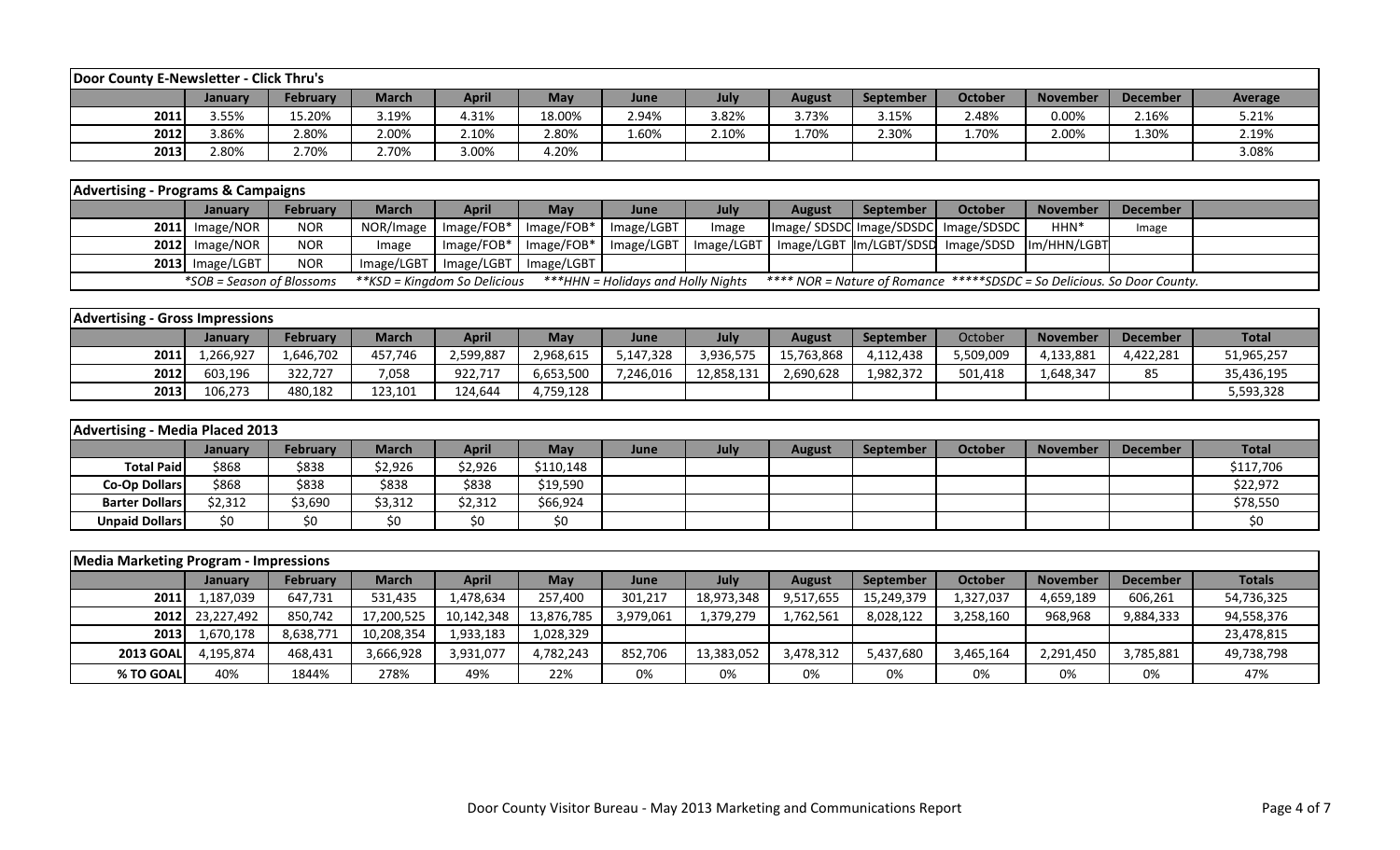| Media Marketing Program - Ad Value Equivalency        |             |                 |              |                |                  |             |              |               |                |                |                 |                 |               |
|-------------------------------------------------------|-------------|-----------------|--------------|----------------|------------------|-------------|--------------|---------------|----------------|----------------|-----------------|-----------------|---------------|
|                                                       | January     | <b>February</b> | <b>March</b> | <b>April</b>   | May              | June        | July         | <b>August</b> | September      | <b>October</b> | <b>November</b> | <b>December</b> | <b>Totals</b> |
| 2011                                                  | \$74,363    | \$58,692        | \$77,286     | \$50,035       | \$8,777          | \$38,525    | \$31,993     | \$103,217     | \$231,817      | \$57,846       | \$94,313        | \$55,145        | \$882,009     |
| 2012                                                  | \$794,635   | \$38,569        | \$1,066,547  | \$824,094      | \$182,636        | \$35,195    | \$16,126     | \$79,036      | \$20,382       | \$77,307       | \$57,513        | \$24,852        | \$3,216,892   |
| 2013                                                  | \$13,829    | \$50,527        | \$25,621     | \$51,532       | \$28,678         |             |              |               |                |                |                 |                 | \$170,187     |
|                                                       |             |                 |              |                |                  |             |              |               |                |                |                 |                 |               |
| <b>Media Marketing Program - Visiting Journalists</b> |             |                 |              |                |                  |             |              |               |                |                |                 |                 |               |
|                                                       | January     | <b>February</b> | <b>March</b> | <b>April</b>   | May              | June        | July         | <b>August</b> | September      | <b>October</b> | <b>November</b> | <b>December</b> | <b>Totals</b> |
| 2011                                                  | $\mathbf 0$ | 13              | $\mathbf 0$  | 0              | 13               | 14          | $\mathbf{1}$ | 0             | 16             | 18             | $\mathbf{1}$    | 0               | 76            |
| 2012                                                  | $\mathbf 0$ | 16              | $\mathbf 0$  | $\mathbf 0$    | 13               | 17          | 0            | 0             | 11             | 15             | $\Omega$        | $\mathbf{0}$    | 72            |
| 2013                                                  | $\Omega$    | 11              | $\mathbf 0$  | $1\,$          | 13               |             |              |               |                |                |                 |                 | 25            |
| <b>2013 GOAL</b>                                      |             | 13              |              | 0              | 13               | 18          | 4            | 4             | 4              | 14             |                 |                 | 70            |
| % TO GOAL                                             |             | 85%             |              |                | 100%             | 0%          | 0%           | 0%            | 0%             | 0%             |                 |                 | 36%           |
|                                                       |             |                 |              |                |                  |             |              |               |                |                |                 |                 |               |
| Media Monitoring - Publicity Value (Cision)           |             |                 |              |                |                  |             |              |               |                |                |                 |                 |               |
|                                                       | January     | <b>February</b> | <b>March</b> | <b>April</b>   | May              | June        | July         | <b>August</b> | September      | October        | <b>November</b> | <b>December</b> | <b>Totals</b> |
| 2011                                                  | \$359,058   | \$94,993        | \$71,452     | \$188,681      | \$1,034,872      | \$428,164   | \$539,777    | \$322,635     | \$421,804      | \$663,977      | \$137,523       | \$242,033       | \$4,504,969   |
| 2012                                                  | \$117,144   | \$106,820       | \$204,457    | \$771,613      | \$837,503        | \$1,096,446 | \$972,965    | \$842,856     | \$731,837      | \$640,980      | \$186,762       | \$96,484        | \$6,605,868   |
| 2013                                                  | \$157,614   | \$237,975       | \$516,956    | \$365,498      | \$470,268        |             |              |               |                |                |                 |                 | \$1,748,311   |
|                                                       |             |                 |              |                |                  |             |              |               |                |                |                 |                 |               |
| <b>Group Tour Contacts</b>                            |             |                 |              |                |                  |             |              |               |                |                |                 |                 |               |
|                                                       | January     | <b>February</b> | <b>March</b> | <b>April</b>   | May              | June        | July         | <b>August</b> | September      | <b>October</b> | <b>November</b> | <b>December</b> | <b>Totals</b> |
| 2011                                                  | 47          | 181             | 130          | 198            | 20               | 39          | 32           | 27            | 343            | 202            | 69              | 132             | 1,420         |
| 2012                                                  | 122         | 106             | 78           | $\overline{4}$ | 9                | 100         | 21           | 21            | 69             | 30             | 51              | 47              | 658           |
| 2013                                                  | 87          | 314             | 127          | 83             | 538              |             |              |               |                |                |                 |                 | 1,149         |
| <b>2013 GOAL</b>                                      | 84          | 98              | 80           | 50             | 20               | 75          | 30           | 25            | 75             | 30             | 50              | 54              | 671           |
| % TO GOAL                                             | 104%        | 320%            | 159%         | 166%           | 2690%            | 0%          | 0%           | 0%            | 0%             | 0%             | 0%              | 0%              | 171%          |
|                                                       |             |                 |              |                |                  |             |              |               |                |                |                 |                 |               |
| <b>Group Tour Inquiries</b>                           |             |                 |              |                |                  |             |              |               |                |                |                 |                 |               |
|                                                       | January     | February        | <b>March</b> | <b>April</b>   | May              | June        | July         | <b>August</b> | September      | <b>October</b> | <b>November</b> | <b>December</b> | <b>Totals</b> |
| 2011                                                  | 16          | 13              | 14           | 18             | 20               | 15          | 8            | 30            | 23             | 21             | 14              | 14              | 206           |
| 2012                                                  | 26          | 19              | 10           | 5              | $\boldsymbol{9}$ | 27          | 25           | 16            | $\overline{7}$ | 8              | 15              | 21              | 188           |
| 2013                                                  | 22          | 9               | 6            | 8              | 72               |             |              |               |                |                |                 |                 | 117           |
| <b>2013 GOAI</b>                                      | 23          | 23              | 15           | 8              | 25               | 25          | 15           | 15            | 10             | 10             | 15              | 8               | 192           |
| % TO GOAL                                             | 96%         | 39%             | 40%          | 100%           | 288%             | 0%          | 0%           | 0%            | 0%             | 0%             | 0%              | 0%              | 61%           |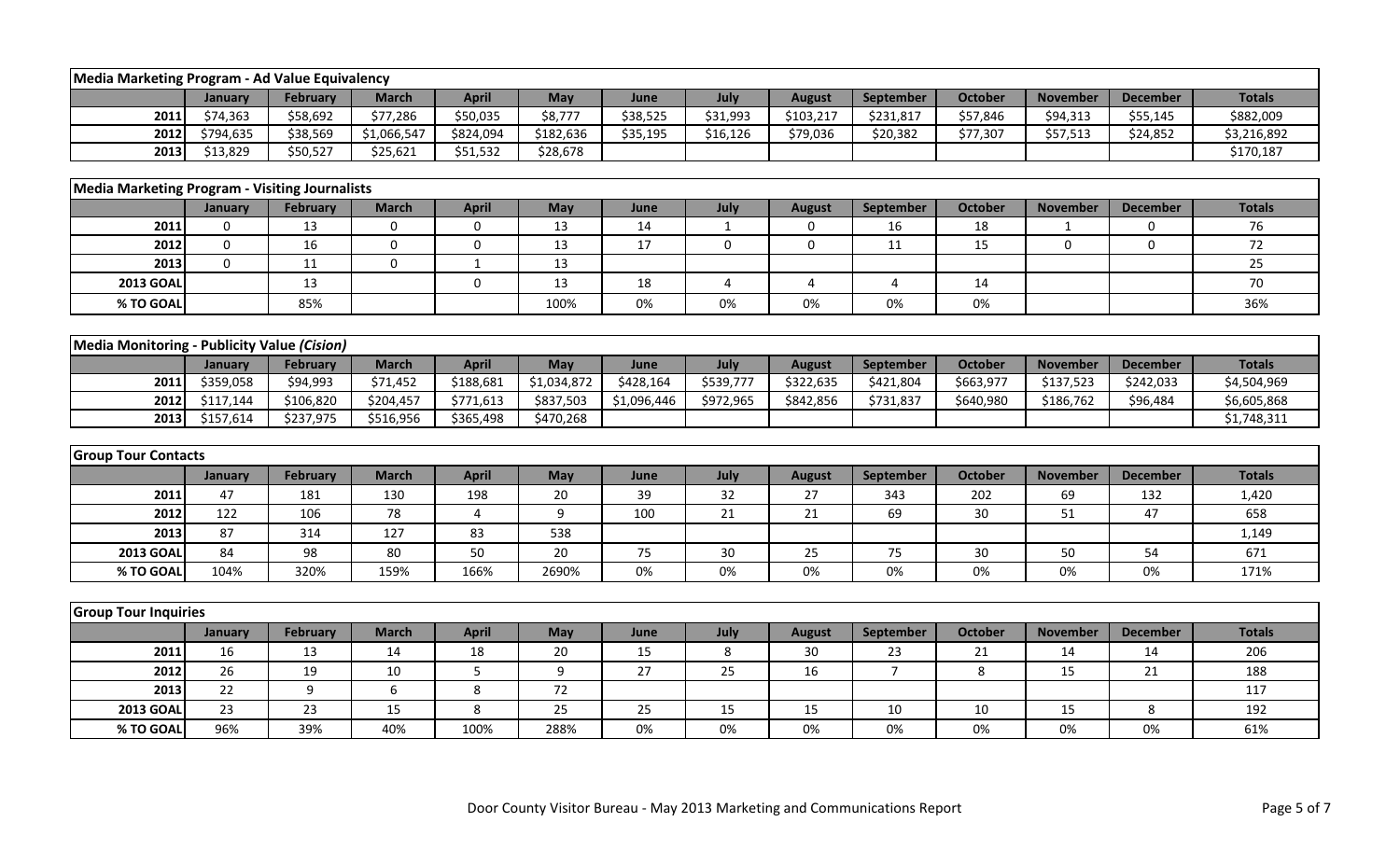| Meeting/Event Planner Contacts         |             |                 |              |              |             |              |             |               |             |                |                 |                 |                |
|----------------------------------------|-------------|-----------------|--------------|--------------|-------------|--------------|-------------|---------------|-------------|----------------|-----------------|-----------------|----------------|
|                                        | January     | <b>February</b> | <b>March</b> | <b>April</b> | May         | June         | July        | <b>August</b> | September   | <b>October</b> | <b>November</b> | <b>December</b> | <b>Totals</b>  |
| 2011                                   | 59          | 71              | 71           | 56           | 280         | 429          | 29          | 235           | 126         | 106            | 130             | 231             | 1,823          |
| 2012                                   | 115         | 45              | 52           | 30           | 214         | 30           | 55          | 95            | 74          | 114            | 73              | 117             | 1,014          |
| 2013                                   | 75          | 43              | 131          | 40           | 307         |              |             |               |             |                |                 |                 | 596            |
| <b>2013 GOAL</b>                       | 89          | 60              | 65           | 40           | 150         | 150          | 60          | 120           | 102         | 115            | 50              | 34              | 1,035          |
| % TO GOAL                              | 84%         | 72%             | 202%         | 100%         | 205%        | 0%           | 0%          | 0%            | 0%          | 0%             | 0%              | 0%              | 58%            |
|                                        |             |                 |              |              |             |              |             |               |             |                |                 |                 |                |
| <b>Meeting/Event Planner Inquiries</b> |             |                 |              |              |             |              |             |               |             |                |                 |                 |                |
|                                        | January     | February        | <b>March</b> | <b>April</b> | May         | June         | July        | <b>August</b> | September   | <b>October</b> | <b>November</b> | <b>December</b> | <b>Totals</b>  |
| 2011                                   | 43          | 39              | 47           | 33           | 69          | 51           | 43          | 82            | 48          | 48             | 43              | 38              | 584            |
| 2012                                   | 73          | 46              | 55           | 32           | 14          | 27           | 55          | 52            | 34          | 38             | 37              | 51              | 514            |
| 2013                                   | 67          | 43              | 37           | 40           | 52          |              |             |               |             |                |                 |                 | 239            |
| <b>2013 GOAL</b>                       | 59          | 44              | 53           | 34           | 35          | 30           | 50          | 65            | 38          | 44             | 40              | 33              | 525            |
| % TO GOAL                              | 114%        | 98%             | 70%          | 118%         | 149%        | 0%           | 0%          | 0%            | 0%          | 0%             | 0%              | 0%              | 46%            |
|                                        |             |                 |              |              |             |              |             |               |             |                |                 |                 |                |
| <b>Trade Show Participation</b>        |             |                 |              |              |             |              |             |               |             |                |                 |                 |                |
|                                        | January     | <b>February</b> | <b>March</b> | <b>April</b> | May         | June         | July        | <b>August</b> | September   | <b>October</b> | <b>November</b> | <b>December</b> | <b>Totals</b>  |
| 2011                                   | $\mathbf 0$ | $\mathbf{1}$    | 2            | $\mathbf 0$  | $\mathbf 0$ | $\mathbf{1}$ | $\mathbf 0$ | $\mathbf 0$   | $\mathbf 0$ | $\overline{2}$ | $\mathbf{1}$    | $\mathbf 0$     | $\overline{7}$ |
| 2012                                   | 1           | 2               | $\Omega$     | $\mathbf 0$  | $\mathbf 0$ | $\mathbf{1}$ | 0           | $\mathbf 0$   | 1           | 0              | $\Omega$        | $\Omega$        | 5              |
| 2013                                   | 1           | $\mathbf{1}$    | $\mathbf 0$  | 1            | 0           |              |             |               |             |                |                 |                 | $\mathbf{3}$   |
|                                        |             |                 |              |              |             |              |             |               |             |                |                 |                 |                |
| Door County Welcome Center - Visitors  |             |                 |              |              |             |              |             |               |             |                |                 |                 |                |
|                                        | January     | <b>February</b> | <b>March</b> | <b>April</b> | May         | June         | July        | <b>August</b> | September   | <b>October</b> | <b>November</b> | <b>December</b> | <b>Totals</b>  |
| 2011                                   | 772         | 850             | 1,053        | 1,220        | 5,415       | 7,704        | 13,323      | 12,849        | 8,813       | 8,091          | 1,219           | 1,160           | 62,469         |
| 2012                                   | 778         | 1,140           | 1,694        | 1,992        | 5,154       | 9,134        | 12,928      | 10,888        | 8,780       | 6,294          | 1,257           | 973             | 61,012         |
| 2013                                   | 613         | 1,057           | 1,258        | 1,565        | 4,514       |              |             |               |             |                |                 |                 | 9,007          |